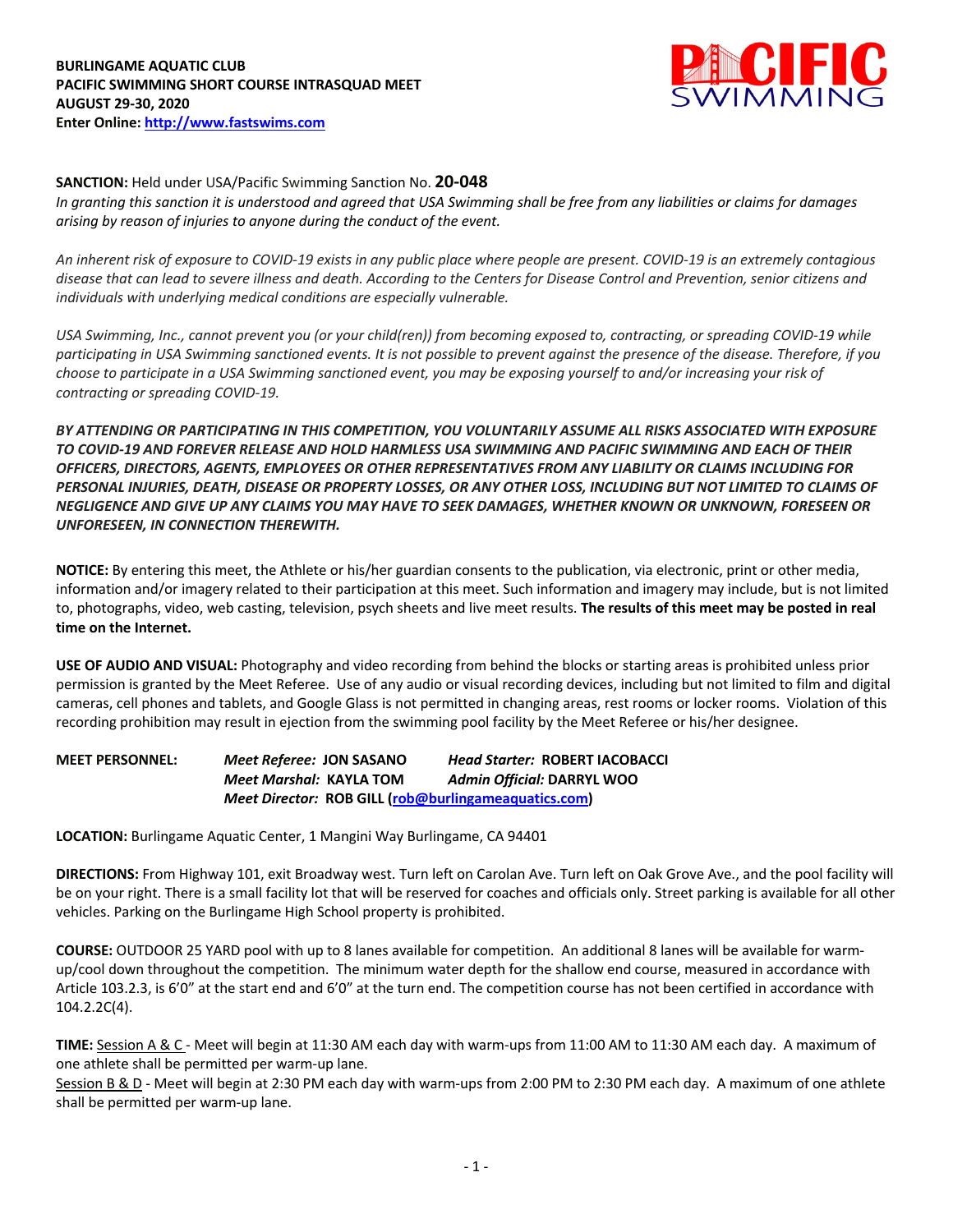**RULES: •** Current USA and Pacific Swimming rules and warm-up procedures will govern the meet. A copy of these procedures will be posted at the Clerk-of-Course and emailed out in advance.

• All applicable adults participating in or associated with this meet, acknowledge that they are subject to the provisions of the USA Swimming Minor Athlete Abuse Prevention Policy ("MAAPP"), and that they understand that compliance with the MAAPP policy is a condition of participation in the conduct of this competition.

- All events are timed finals.
- All events will swim fast to slow.
- Athletes may compete in **3** events per day. Athletes may compete in only 1 session per day.
- All Athletes ages 12 and under should complete competition within four (4) hours.

• Entries will be accepted until the number of splashes exceeds the estimated timeline, per the "Four-Hour Rule," based on the Athletes age and gender, or the number of athletes meets the maximum capacity allowed per San Mateo County Health Department Regulations.

**•** If local conditions warrant it the Meet Referee, with the concurrence of the Meet Director, may require a mandatory scratch down. Immediate cash refunds will be made for any mandatory scratches.

• **All Coaches and Officials must wear their USA Swimming membership cards in a visible manner.** 

**UNACCOMPANIED ATHLETES:** Any USA Swimming Athlete-Member competing at the meet must be accompanied by a USA Swimming Member-Coach for the purposes of Athlete supervision during warm-up, competition and warm-down. If a Coach-Member of the Athlete's USA Swimming Club does not attend the meet to serve in said supervisory capacity, it is the responsibility of the Athlete or the Athlete's legal guardian to arrange for supervision by a USA Swimming Member-Coach. The Meet Director or Meet Referee may assist the Athlete in making arrangements for such supervision; however, it is recommended that such arrangements be made in advance of the meet by the Athlete's USA Swimming Club Member-Coach.

**RACING STARTS:** Athletes must be certified by a USA Swimming member-coach as being proficient in performing a racing start or must start the race in the water. It is the responsibility of the Athlete or the Athlete's legal guardian to ensure compliance with this requirement.

**RESTRICTIONS:** • Smoking and the use of other tobacco products is prohibited on the pool deck, in the locker rooms, in spectator

seating, on standing areas and in all areas used by Athletes, during the meet and during warm-up periods.

- Sale and use of alcoholic beverages is prohibited in all areas of the meet venue.
- No glass containers are allowed in the meet venue.
- No propane heater is permitted except for snack bar/meet operations.
- All shelters must be properly secured.
- Deck Changes are prohibited.

• Destructive devices, to include but not limited to, explosive devices and equipment, firearms (open or concealed), blades, knives, mace, stun guns and blunt objects are strictly prohibited in the swimming facility and its surrounding areas. If observed, the Meet Referee or his/her designee may ask that these devices be stored safely away from the public or removed from the facility. Noncompliance may result in the reporting to law enforcement authorities and ejection from the facility. Law enforcement officers (LEO) are exempt per applicable laws.

• Operation of a drone, or any other flying apparatus, is prohibited over the venue (pools, Athlete/Coach areas, Spectator areas and open ceiling locker rooms) any time Athletes, Coaches, Officials and/or Spectators are present.

**ELIGIBILITY:** • Athletes must be current members of USA Swimming and enter their name and registration number on the meet entry card as they are shown on their Registration Card. If this is not done, it may be difficult to match the Athlete with the registration and times database. The meet host will check all Athlete registrations against the SWIMS database and if not found to be registered, the Meet Director shall accept the registration at the meet (a \$10 surcharge will be added to the regular registration fee). Duplicate registrations will be refunded by mail.

• Meet is open only to qualified athletes registered with **Burlingame Aquatic Club**. Athletes who are unattached but participating with **Burlingame Aquatic Club** are eligible to compete.

• Entries with **"NO TIME" will be REJECTED**.

• Disabled Athletes are welcome to attend this meet and should contact the Meet Director or Meet Referee regarding any special accommodations on entry times and seeding per Pacific Swimming policy.

• Athletes 19 years of age and over may compete in the meet for time only, no awards. Such Athletes must have met standards for the 17-18 age group.

• The Athlete's age will be the age of the Athlete on the first day of the meet.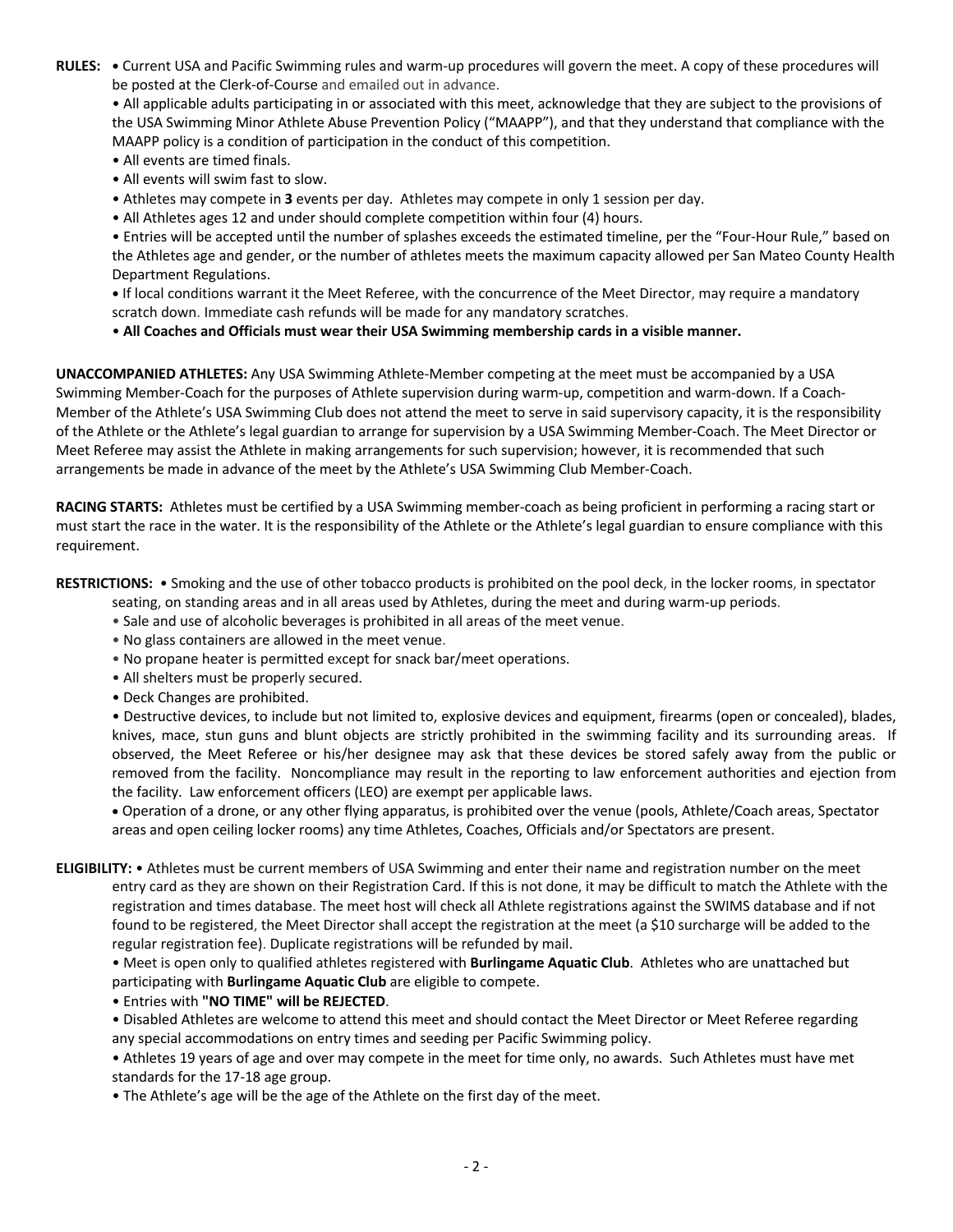**ENTRY FEES:** Each athlete will be charged a flat fee of **\$35** for a session. Entries will be rejected if payment is not sent at time of request. No refunds will be made, except mandatory scratch downs.

**ONLINE ENTRIES:** To enter online go to **www.fastswims.com** to receive an immediate entry confirmation. This method requires payment by credit card. FastSwims charges a processing fee for this service, 6.5% of the total Entry Fees plus \$0.75 per transaction, regardless of number of Athletes. Please note that the processing fee is a separate fee from the Entry Fees. If you do not wish to pay the processing fee, enter the meet using a mail entry. Entering online is a convenience, is completely voluntary, and is in no way required or expected of an Athlete by Pacific Swimming. Online entries will be accepted through August 20, 2020 for invited athletes only. Additional invitations will be accepted from August 21 through August 23.

**MAILED OR HAND DELIVERED ENTRIES**: Entries must be on the attached consolidated entry form. Forms must be filled out completely and printed clearly with Athlete's best time. Entries must be hand delivered by 6:30 PM on **August 20, 2020** to Coach Ben or Coach Kayla. No late entries will be accepted. Requests for confirmation of receipt of entries should include a self-addressed envelope.

## **Make check payable to**: **Burlingame Aquatic Club Hand deliver entries to: BAC Swim Meet PO Box 281 Burlingame, CA 94011**

**CHECK-IN:** The meet shall be pre-seeded. Athletes shall report to the bull-pen area at their scheduled time for each event.

**SCRATCHES:** Any Athletes not reporting for or competing in an individual timed final event that they have entered shall not be penalized.

### **AWARDS:** None.

#### **ADMISSION:** Free.

**MISCELLANEOUS:** No overnight parking is allowed. Facilities will not be provided after meet hours. Spectators will need to remain outside of the pool facility and will not be allowed to set up chairs or personal shade.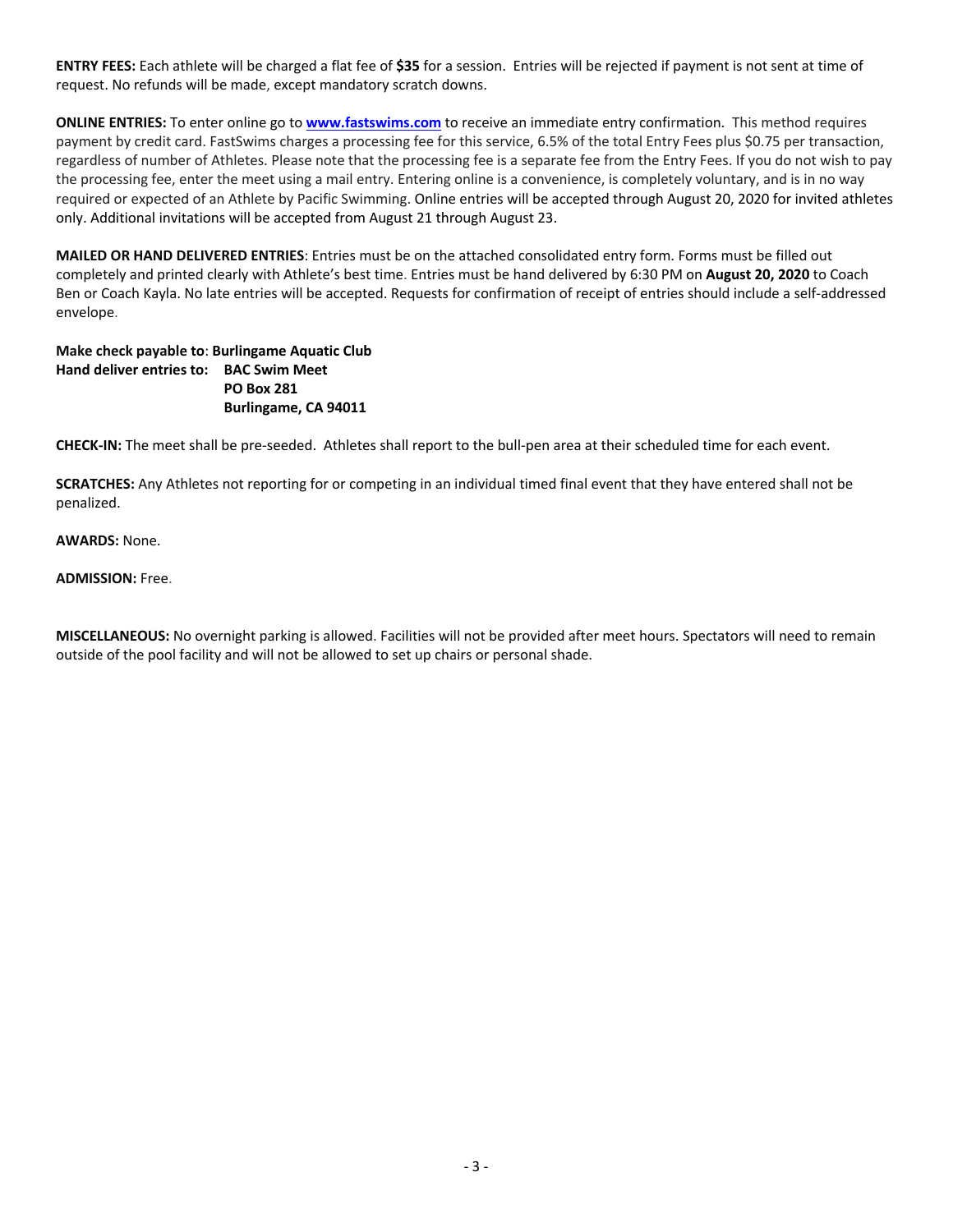#### **EVENT SUMMARY:**

| Sat., August 29th |                  |      |  |  |  |  |  |
|-------------------|------------------|------|--|--|--|--|--|
|                   | <b>Session A</b> |      |  |  |  |  |  |
| Girls             |                  | Boys |  |  |  |  |  |
| 1                 | 500 Free         | 2    |  |  |  |  |  |
| 3                 | 400 IM           | 4    |  |  |  |  |  |
| 5                 | 100 Free         | 6    |  |  |  |  |  |
| 7                 | 100 Back         | 8    |  |  |  |  |  |
| 9                 | <b>200 Fly</b>   | 10   |  |  |  |  |  |
| 11                | 200 Breast       | 12   |  |  |  |  |  |
| 13                | 50 Free          | 14   |  |  |  |  |  |
| 15                | <b>100 Fly</b>   | 16   |  |  |  |  |  |
| 17                | 100 Breast       | 18   |  |  |  |  |  |
| 19                | 200 Free         | 20   |  |  |  |  |  |
| 21                | 200 Back         | 22   |  |  |  |  |  |
| 23                | 200 IM           | 24   |  |  |  |  |  |

|       | <b>Session B</b> |      |
|-------|------------------|------|
| Girls |                  | Boys |
| 25    | 200 Free         | 26   |
| 27    | 200 Back         | 28   |
| 29    | 100 IM           | 30   |
| 31    | <b>100 Fly</b>   | 32   |
| 33    | 100 Breast       | 34   |
| 35    | 50 Free          | 36   |
| 37    | 50 Back          | 38   |
| 39    | 100 Free         | 40   |
| 41    | 100 Back         | 42   |
| 43    | 50 Breast        | 44   |
| 45    | <b>50 Fly</b>    | 46   |
| 47    | 200 IM           | 48   |
| 49    | <b>200 Fly</b>   | 50   |
| 51    | 200 Breast       | 52   |

| Sun., August 30 <sup>th</sup> |                  |             |  |  |  |  |
|-------------------------------|------------------|-------------|--|--|--|--|
|                               | <b>Session C</b> |             |  |  |  |  |
| <b>Girls</b>                  |                  | <b>Boys</b> |  |  |  |  |
| 53                            | <b>500 Free</b>  | 54          |  |  |  |  |
| 55                            | 400 IM           | 56          |  |  |  |  |
| 57                            | 100 Free         | 58          |  |  |  |  |
| 59                            | 100 Back         | 60          |  |  |  |  |
| 61                            | <b>200 Fly</b>   | 62          |  |  |  |  |
| 63                            | 200 Breast       | 64          |  |  |  |  |
| 65                            | 50 Free          | 66          |  |  |  |  |
| 67                            | <b>100 Fly</b>   | 68          |  |  |  |  |
| 69                            | 100 Breast       | 70          |  |  |  |  |
| 71                            | 200 Free         | 72          |  |  |  |  |
| 73                            | 200 Back         | 74          |  |  |  |  |
| 75                            | 200 IM           | 76          |  |  |  |  |

|       | <b>Session D</b> |             |
|-------|------------------|-------------|
| Girls |                  | <b>Boys</b> |
| 77    | 500 Free         | 78          |
| 79    | 400 IM           | 80          |
| 81    | 100 Free         | 82          |
| 83    | 100 Back         | 84          |
| 85    | <b>200 Fly</b>   | 86          |
| 87    | 200 Back         | 88          |
| 89    | 200 Breast       | 90          |
| 91    | <b>100 Fly</b>   | 92          |
| 93    | 100 Breast       | 94          |
| 95    | 200 Free         | 96          |
| 97    | 200 IM           | 98          |
| 99    | <b>50 Fly</b>    | 100         |
| 101   | 50 Back          | 102         |
| 103   | 50 Breast        | 104         |
| 105   | 50 Free          | 106         |

\*Note: Within each session, events that are highlighted in the same color will

 $\mathbf{r}$ 

swim as a combined event. Athletes may only sign up for 1 event within each color. Athletes may compete in only 1 session per day.